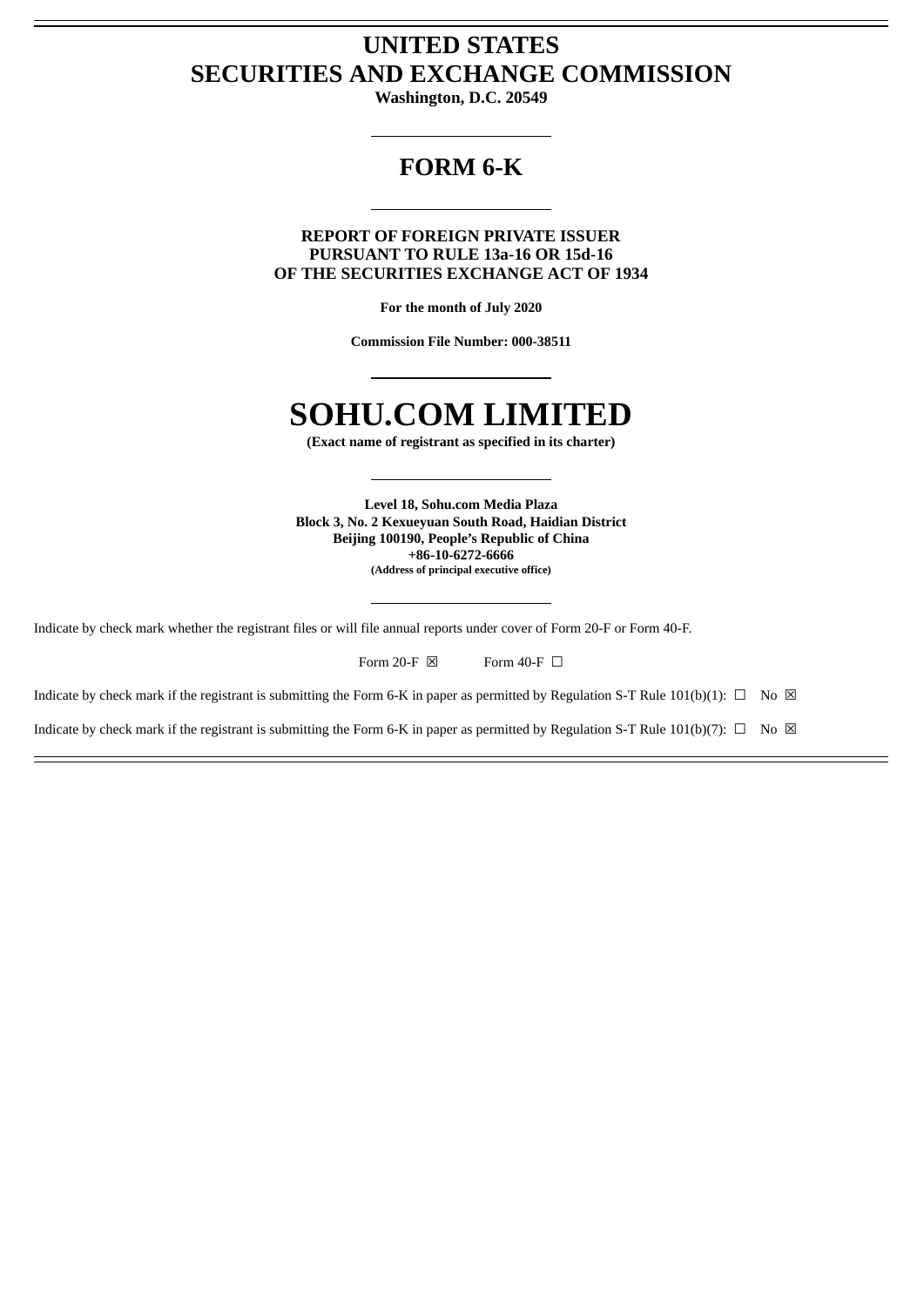On July 31, 2020, the registrant's subsidiary Sogou Inc. (NYSE: SOGO) ("Sogou") issued a press release announcing that the board of directors of Sogou (the "Sogou Board") has formed a special committee (the "Sogou Special Committee") to review and evaluate a previously-announced non-binding proposal (the "Proposal") included in a letter that the Sogou Board received on July 27, 2020 from Tencent Holdings Limited ("Tencent") for Tencent to acquire all of the outstanding ordinary shares, including ordinary shares represented American depositary shares ("ADSs"), of Sogou that are not already owned by Tencent or its affiliates for US\$9.00 in cash per ordinary share or ADS (the "Proposed Transaction"), and that the Sogou Special Committee has retained Goulston & Storrs PC as its United States legal counsel in connection with its review and evaluation of the Proposed Transaction. A copy of the press release issued by Sogou regarding the foregoing is submitted herewith as Exhibit 99.1 and is incorporated herein by reference.

#### **Safe Harbor Statement**

This report on Form 6-K may contain forward-looking statements. Statements that are not historical facts, including statements about the registrant's beliefs and expectations, are forward-looking statements. Forward-looking statements involve inherent risks and uncertainties. The registrant cautions you that a number of important factors could cause actual results to differ materially from those contained in any forward-looking statement. There can be no assurance that Tencent will make any definitive offer to Sogou, that any definitive agreement relating to the Proposal will be entered into between Sogou and Tencent, or that the Proposed Transaction or any other similar transaction will be approved or consummated.

#### **Exhibits.**

| 99.1 | Press Release: "Sogou Announces Formation of Independent Special Committee to Review Preliminary Tencent's Non-Binding Proposal to |  |
|------|------------------------------------------------------------------------------------------------------------------------------------|--|
|      | <b>Acquire Sogou"</b>                                                                                                              |  |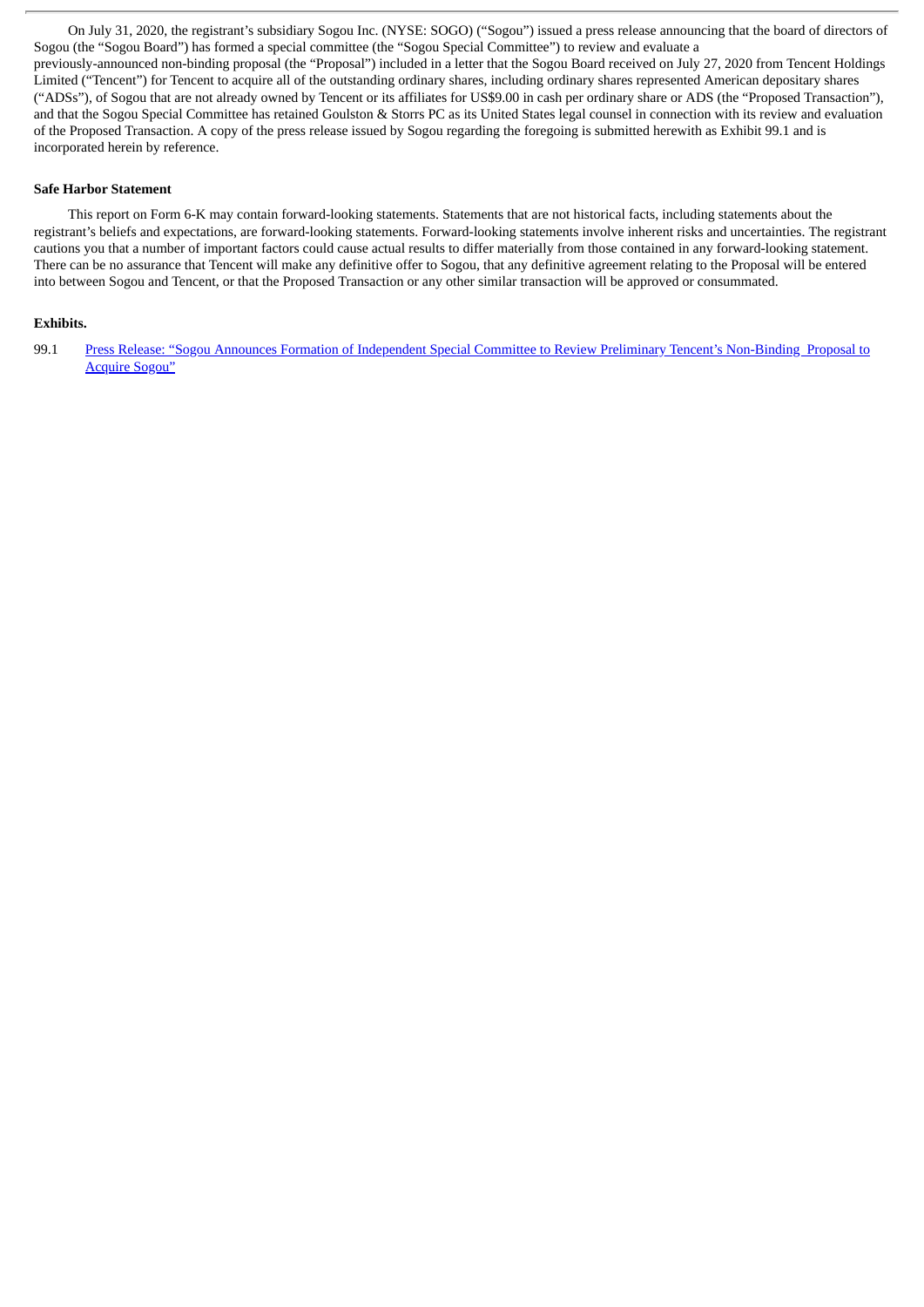SIGNATURE

Pursuant to the requirements of the Securities Exchange Act of 1934, the registrant has duly caused this report to be signed on its behalf by the undersigned hereunto duly authorized.

Sohu.com Limited

By: /s/ Joanna Lv Name: Joanna Lv Title: Chief Financial Officer

Date: July 31, 2020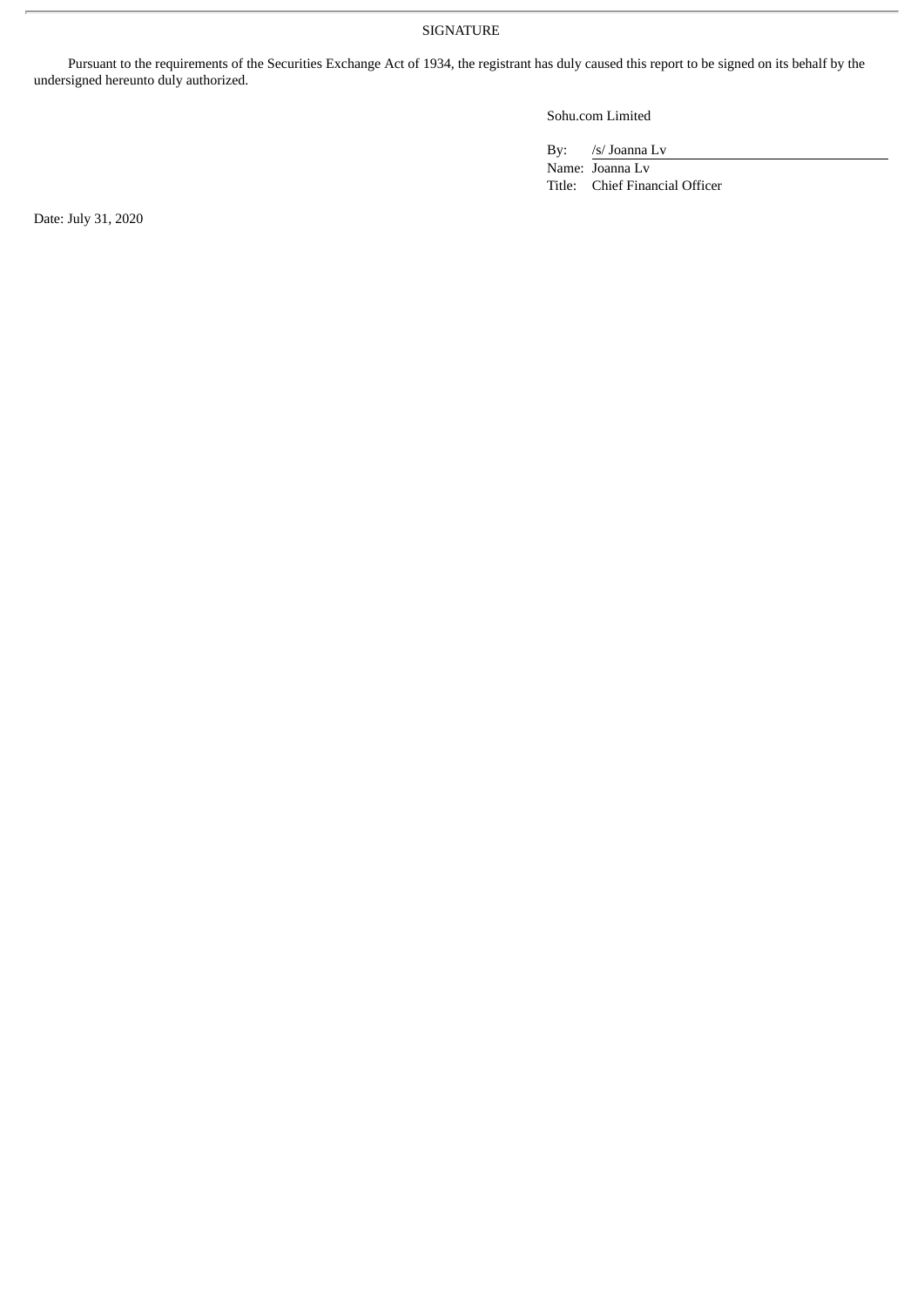#### **Sogou Announces Formation of Independent Special Committee to Review Tencent's Preliminary Non-Binding Proposal to Acquire Sogou**

<span id="page-3-0"></span>BEIJING, China, July 31, 2020 — Sogou Inc. (NYSE: SOGO) ("Sogou" or the "Company"), an innovator in search and a leader in China's internet industry, announced that today its board of directors (the "Board") has formed a special committee (the "Special Committee") consisting of Mr. Bin Gao, Ms. Jinmei He, and Ms. Janice Lee, each an independent director, to review and evaluate a previously-announced non-binding proposal (the "Proposal") included in a letter that the Board received on July 27, 2020 from Tencent Holdings Limited ("Tencent") for Tencent to acquire all of the outstanding ordinary shares, including ordinary shares represented American depositary shares ("ADSs"), of Sogou that are not already owned by Tencent or its affiliates for US\$9.00 in cash per ordinary share or ADS (the "Proposed Transaction"). The Special Committee has retained Goulston & Storrs PC as its United States legal counsel in connection with its review and evaluation of the Proposal.

The Company cautions its shareholders and others considering trading the Company's securities that that neither the Board nor the Special Committee has made any decision with respect to the Company's response to the Proposal. There can be no assurance that Tencent will make any definitive offer to the Company, that any definitive agreement relating to the Proposal will be entered into between the Company and Tencent, or that the Proposed Transaction or any other similar transaction will be approved or consummated. The Company does not undertake any obligation to provide any updates with respect to this or any other transaction, except as required under applicable law.

#### **Safe Harbor Statement**

This announcement may contain forward-looking statements. Statements that are not historical facts, including statements about the Company's beliefs and expectations, are forward-looking statements. Forward-looking statements involve inherent risks and uncertainties. The Company cautions you that a number of important factors could cause actual results to differ materially from those contained in any forward-looking statement. There can be no assurance that Tencent will make any definitive offer to the Company, that any definitive agreement relating to the Proposal will be entered into between the Company and Tencent, or that the Proposed Transaction or any other similar transaction will be approved or consummated.

#### **About Sogou**

Sogou Inc. (NYSE: SOGO) is an innovator in search and a leader in China's internet industry. With a mission to make it easy to communicate and get information, Sogou has grown to become the second-largest search engine by mobile queries and the fourth largest internet company by MAU in China. Sogou has a wide range of innovative products and services, including the Sogou Input Method, which is the largest Chinese language input software for both mobile and PC. Sogou is also at the forefront of AI development and has made significant breakthroughs in voice and image technologies, machine translation, and Q&A, which have been successfully integrated into our products and services.